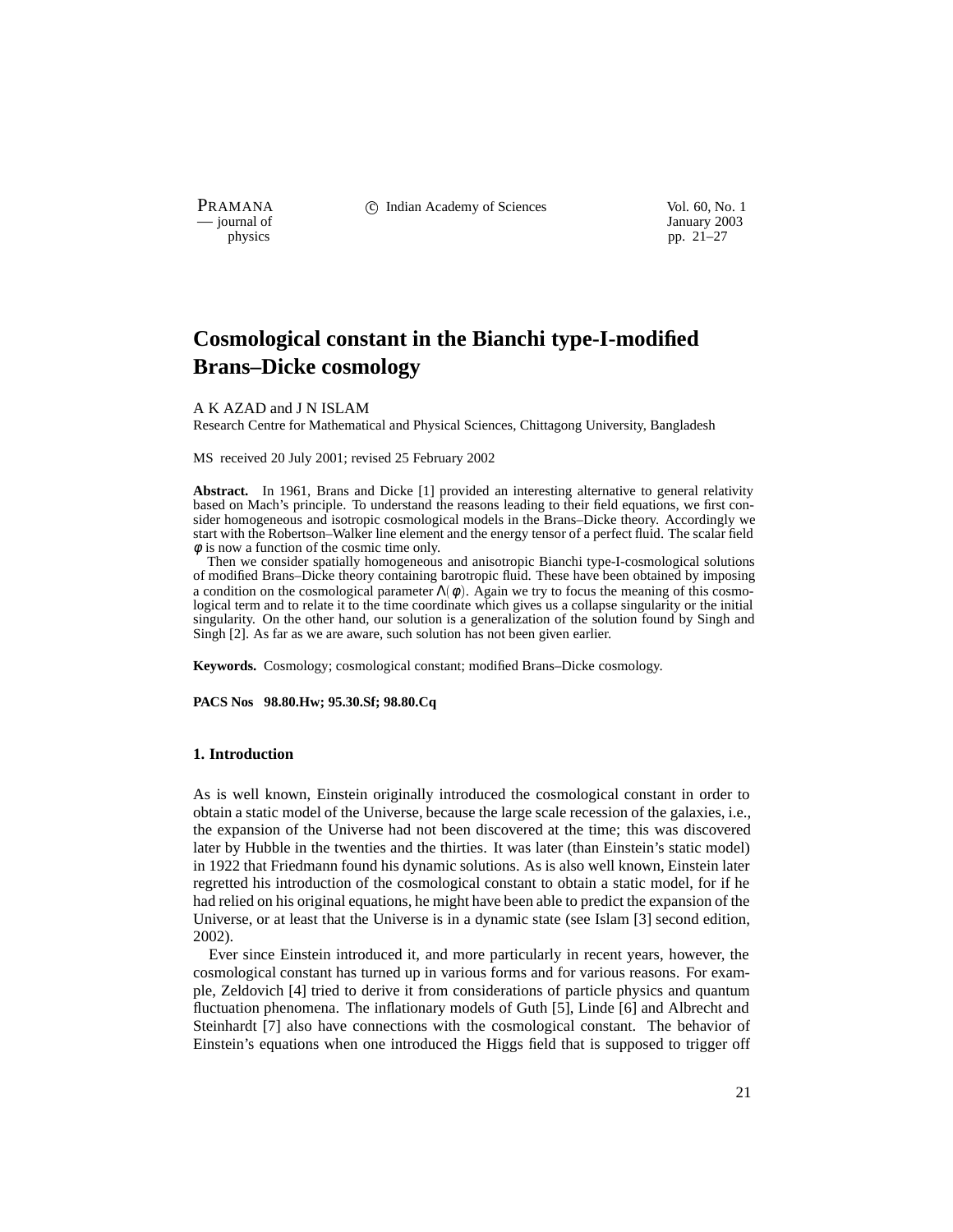# *A K Azad and J N Islam*

a phase transition in the early Universe is somewhat akin to the behavior in the presence of the cosmological constant. Further, Linde has argued that the cosmological term arises from spontaneous symmetry breaking and suggested that the term is not a constant but a function of temperature. Also Dreitlein [8] connects the mass of Higg's scalar boson with both the cosmological term and gravitational constant. In cosmology, the term may be understood by incorporation with Mach's principle which suggests the acceptance of the Brans–Dicke Lagrangian as a realistic case.

Another motivation for the term arises in the work of Hawking and Penrose [9] (cited in Islam [10]), in which one has to know about the anti-de-Sitter space (the de-Sitter and antide-Sitter spaces arise for opposite non-zero values of Λ). Hawking shows, for example, in  $N = 8$  supergravity theory (see, e.g. Freund [11]) that a phase transition occurs at a certain critical value of the coupling constant; below the critical value of the coupling constant, the ground state happens to be an anti-de-Sitter space (Islam [3]).

In this work we will discuss the extension of some work by Singh and Singh [2] in connection with a form of Brans–Dicke cosmology, in which the cosmological constant is regarded as a function of the scalar field  $\phi$  (see also Bergmann [12], Wagoner [13], Endo and Fukui [14]). In the field equations a certain arbitrary function  $f(\phi)$  of the scalar field  $\phi$  occurs. In fact, the cosmological 'constant'  $\Lambda(\phi)$  is related to the scalar field as follows:

$$
\Lambda - \phi \frac{d\Lambda}{d\phi} = A\phi^{-1} \Box \phi, \qquad (1)
$$

where *A* is a constant and  $\Box \phi = g^{\mu \nu} \phi_{;\mu \nu}$ .

From (1) it follows that  $\Box \phi = f(\phi)$ , a function of  $\phi$ . Singh and Singh assume perfect fluid form for the energy momentum tensor  $T_{\mu\nu}$  (we use  $\rho$  here instead of  $\varepsilon$  to conform to their notation).

$$
T_{\mu\nu} = (\rho + p)u_{\mu}u_{\nu} - pg_{\mu\nu},\tag{2}
$$

where *p* and  $\rho$  are the pressure and energy density, and  $u_{\mu}$  and  $u_{\nu}$  are the components of fluid four-velocity vector. We try to discuss the application of Brans–Dicke cosmology in homogeneous and isotropic cosmological models of R–W model. Singh and Singh further assume the following form for  $f(\phi)$ :

$$
f(\phi) = m\phi^n,\tag{3}
$$

where *m* and *n* are constants, and they are able to get explicit solutions for homogeneous but anisotropic cosmologies of the form

$$
ds^{2} = dt^{2} - e^{2r} dx^{2} - e^{2\theta} dy^{2} - e^{2\psi} dz^{2},
$$
\t(4)

where  $r, \theta, \psi$  are functions of *t* only. This metric is called the cosmological models of Bianchi type-I. For the barotropic fluid case the equation of state can be written as

$$
p = (\lambda - 1)\rho, \quad 1 \le \lambda \le 2. \tag{5}
$$

Singh and Singh get explicit solutions for  $\lambda = 1$  (zero pressure) and  $\lambda = 2$  (for stiff fluid). For  $\lambda = 4/3$  (pure radiation) no solutions exist because one gets the vacuum solution. In general, it is difficult to specify the function  $f(\phi)$  so that one can get explicit solutions. In this paper we will give a formulation of the equations which will facilitate the search for

22 *Pramana – J. Phys.,* **Vol. 60, No. 1, January 2003**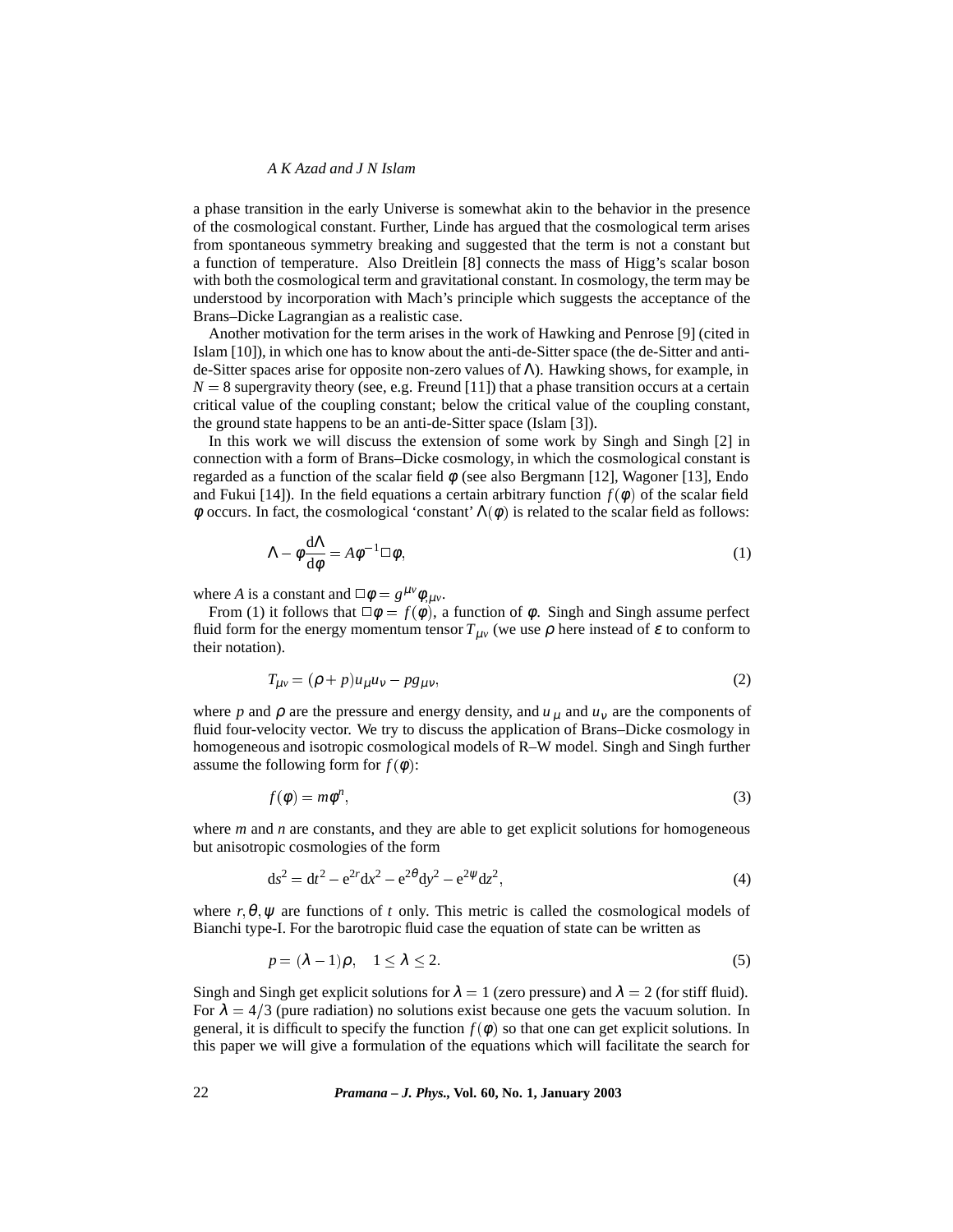#### *Cosmological constant and Brans–Dicke cosmology*

such explicit solutions and we shall indicate how to get one single explicit solution (distinct to that obtained by Singh and Singh). As far as we are aware, such a formulation has not been given earlier. We shall confine ourselves to the relevant equations here, more details can be obtained from the paper by Singh and Singh [2].

# **2. Application of Brans–Dicke modified theory to Bianchi-type-I cosmology**

As mentioned earlier (see eq. (1)), the cosmological 'constant' in this case is a function of  $\phi : \Lambda = \Lambda(\phi)$ . The modified Brans–Dicke equations are (eq. (1) of Singh and Singh [2])

$$
G_{\mu\nu} + \Lambda g_{\mu\nu} = (K/\phi)T_{\mu\nu} - (\omega/\phi^2)(\phi_{,\mu}\phi_{,\nu} - \frac{1}{2}g_{\mu\nu}\phi_{,\alpha}\phi^{,\alpha})
$$
  
 
$$
- (1/\phi)(\phi_{,\mu\nu} - g_{\mu\nu}\Box\phi).
$$
 (6)

In addition to (6), other relevant equations are

$$
\Box \phi = KT,\tag{7}
$$

where  $T = g^{\mu\nu}T_{\mu\nu} = (\rho - 3p)$ , with *K* a constant. From the conservation equation

 $T^{\mu\nu}_{;v}=0,$ 

we get (conforming to Singh and Singh)

$$
\rho' = (\rho + p)(r' + \theta' + \psi') : \text{ [where } \varepsilon = \rho \text{ and } c = 1], \tag{8}
$$

where a prime denotes differentiation with respect to *t*. With the barotropic assumption (5), eq. (8) reduces to the following one:

$$
\rho' = -\lambda \rho (r' + \theta' + \psi'). \tag{9}
$$

The condition  $\Box \phi = f(\phi)$  gives the following equation:

$$
\Box \phi = \phi'' - \phi'(r' + \theta' + \psi') = f(\phi). \tag{10}
$$

This equation has not been considered by Singh and Singh, who rely on (3), and  $\Box \phi = f(\phi)$ to get their explicit solution. From (9) and (10) we get

$$
\phi'' + (\rho' \phi' / \lambda \rho) = f(\phi). \tag{11}
$$

From (5) and (7) we get (recalling that  $T = (\rho - 3p) = (4 - 3\lambda)\rho$ )

$$
\Box \phi = f(\phi) = KT = K(4 - 3\lambda)\rho = \hat{k}\rho. \tag{12}
$$

Thus

$$
\hat{k}\rho' = \frac{\mathrm{d}f}{\mathrm{d}\phi}\phi' \equiv f_{\phi}\phi'; \quad \rho'/\rho = f_{\phi}\phi'/\phi,
$$
\n(13)

when (11) reduces to

*Pramana – J. Phys.,* **Vol. 60, No. 1, January 2003** 23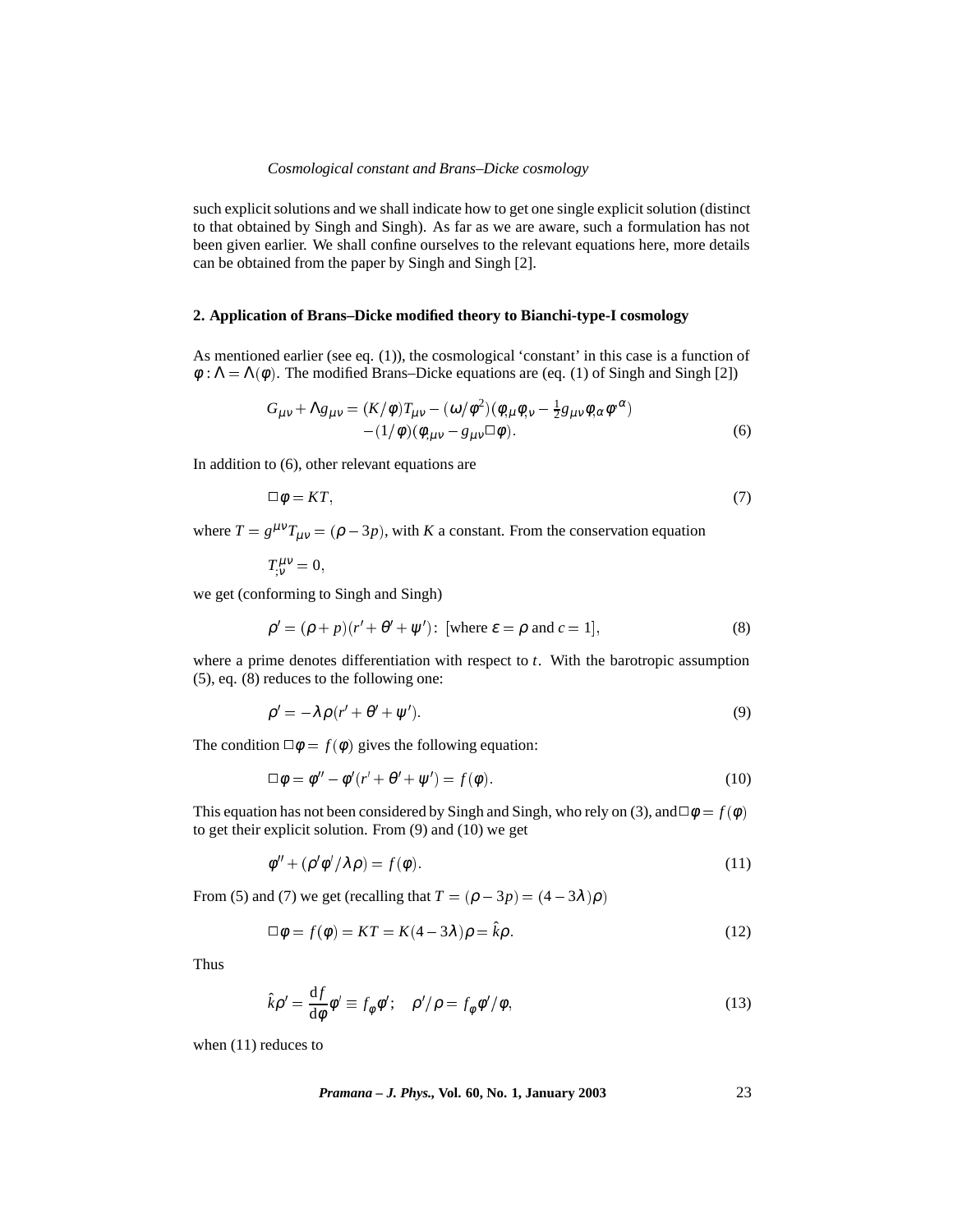*A K Azad and J N Islam*

$$
\phi'' + (f_{\phi} \phi'^2 / \lambda f) = f(\phi). \tag{14}
$$

Multiply (14) by *f* on both sides, we get

$$
f\phi'' + \lambda^{-1} f_{\phi} \phi'^2 = f^2. \tag{15}
$$

Let  $\xi = \phi'$ , so that

$$
\phi'' = \frac{d}{dt}(\phi') = \frac{d}{d\phi}(\phi')\frac{d\phi}{dt} = \frac{d\xi}{d\phi}\phi' = \xi\frac{d\xi}{d\phi} = \xi\xi_{\phi},
$$

when eq. (15) becomes

$$
f\xi \xi_{\phi} + \frac{1}{\lambda} f_{\phi} \xi^2 = f^2. \tag{16}
$$

Multiply eq. (16) by  $2f^{2/\lambda-1}$ , we get

$$
2f^{2/\lambda}\xi\xi_{\phi} + (2/\lambda)f^{2/\lambda - 1}f_{\phi}\xi^{2} = 2f^{2/\lambda + 1}.
$$
 (17)

This can be written as

$$
\frac{\mathrm{d}}{\mathrm{d}\phi}(f^{2/\lambda}\xi^2) = 2f^{2/\lambda+1}.\tag{18}
$$

Integrating with respect to  $\phi$ , we get

$$
f^{2/\lambda}\xi^2 = f^{2/\lambda}\phi'^2 = 2\int^{\phi} (f^{2/\lambda+1})d\phi.
$$
 (19)

This gives

$$
\frac{\mathrm{d}\phi}{\mathrm{d}t} = f^{-1/\lambda} \left\{ 2 \int^{\phi} (f^{2/\lambda+1}) \mathrm{d}\phi \right\}^{1/2},\tag{20}
$$

when we get by quadratures

$$
t = \int^{\phi} f^{1/\lambda} \left\{ 2 \int^{\phi} (f^{2/\lambda + 1}) d\phi \right\}^{-1/2} d\phi.
$$
 (21)

Thus for any given function  $f(\phi)$ ,  $\phi$  can be determined in principle as a function of *t*, for any value of  $\lambda$ . Let us try

$$
f(\phi) = \beta e^{\alpha \phi},\tag{22}
$$

where  $\beta$  and  $\alpha$  are constants. Note that this function is distinct from (3) assumed by Singh and Singh. Then, as is readily verified (21) yields

$$
t \sim e^{-1/2\alpha\phi},\tag{23}
$$

if we set an arbitrary constant equal to zero in the inner integral in (21). With this constant non-zero one gets a more complicated relation between *t* and  $φ$  with the use of (23) and (1). Λ can be worked out as an explicit function of*t*.

24 *Pramana – J. Phys.,* **Vol. 60, No. 1, January 2003**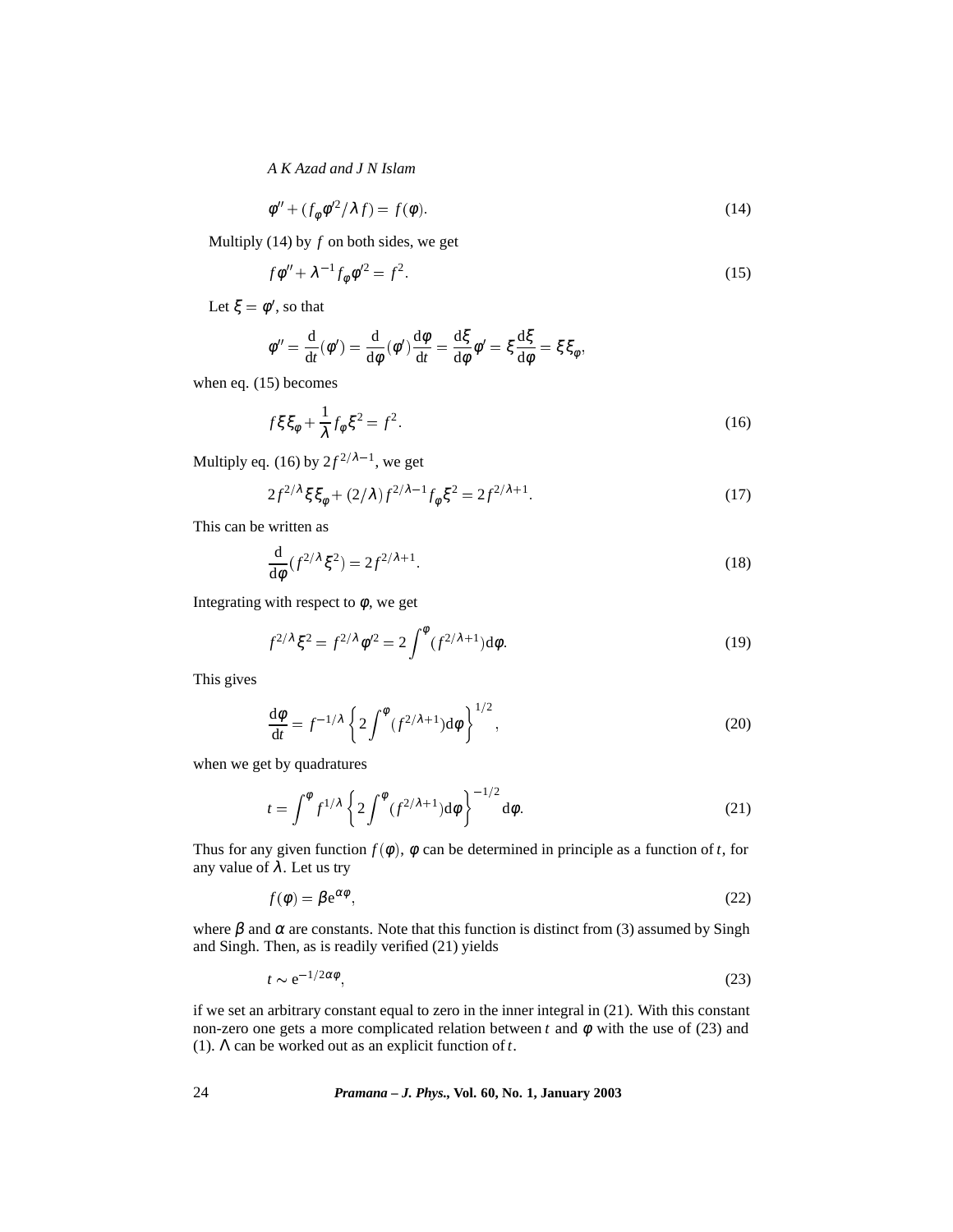# **3. Solution of the field equations**

Let us try again  $f = \beta e^{\alpha \phi}$ .

$$
f^{2/\lambda+1} = \hat{\beta} e^{\hat{\alpha}\phi}.
$$
 (24)

$$
\hat{\beta} = \beta^{2/\lambda + 1}, \quad \hat{\alpha} = (2/\lambda + 1)\alpha. \tag{25}
$$

$$
t = k \int^{\phi} \frac{e^{\alpha \phi/\lambda}}{(K' e^{\alpha \phi} + C)^{1/2}} d\phi; \quad \bar{K}' = \frac{\beta}{\alpha}, \quad k = \frac{\beta^{1/\lambda}}{\sqrt{2}}.
$$
 (26)

The integral in (26) is somewhat intractable for  $C \neq 0$ . For example, for  $\lambda = 2$ , i.e., for 'stiff matter' we get

$$
t = k \int^{\phi} \frac{e^{(\alpha/2)\phi}}{(K'e^{2\alpha\phi} + C)} d\phi,
$$
 (27)

which with the substitution  $y = e^{\alpha \phi/2}$ , yields

$$
t = (2k/\alpha) \int \frac{dy}{(K'y^4 + C)^{1/2}}
$$
 (28)

which for  $C \neq 0$  is in general an elliptic integral. The resulting exact solution *f* can be expressed in terms of elliptic integrals but we will not pursue this here, but take  $C = 0$ , for which an exact solution can be obtained explicitly for all values of  $\lambda$ .

Putting  $C = 0$  in (28) and integrating, we get, after some simplification

$$
b \exp[(1/2)\tilde{\alpha}\phi]; \quad b = (2/\tilde{\alpha})[\alpha_0(1/\lambda + \frac{1}{2})]^{1/2} > 0;
$$

 $\alpha, \beta$  are both  $< 0$ , with  $\tilde{\alpha} = -\alpha > 0$ ,  $(\alpha/\beta) = \alpha_0 > 0$ .

$$
\rho = \hat{k}^{-1} f = \hat{k}^{-1} b^2 (t - t_0)^{-2}.
$$
\n(29)

If  $t = t_0$  then the density of the Universe is infinitely high like the beginning of the Universe. This is called the initial singularity at which the time coordinate  $t = t_0$ .

Again

$$
\phi = +2\tilde{\alpha}^{-1}\log[b^{-1}(t - t_0)]
$$
\n(30)

where  $t_0$  is an arbitrary constant and *b* is defined in (29).

The function  $\Lambda(\phi)$  satisfies the following equation (see (1) and (10)):

$$
\Lambda - \phi \frac{d\Lambda}{d\phi} = A\phi^{-1} f(\phi)
$$
\n(31)

which can be transformed as follows:

$$
\Lambda - \phi(t) \frac{d\Lambda}{dt} \cdot \frac{dt}{d\phi} = A\phi^{-1} \beta e^{-\tilde{\alpha}\phi}.
$$
 (32)

*Pramana – J. Phys.,* **Vol. 60, No. 1, January 2003** 25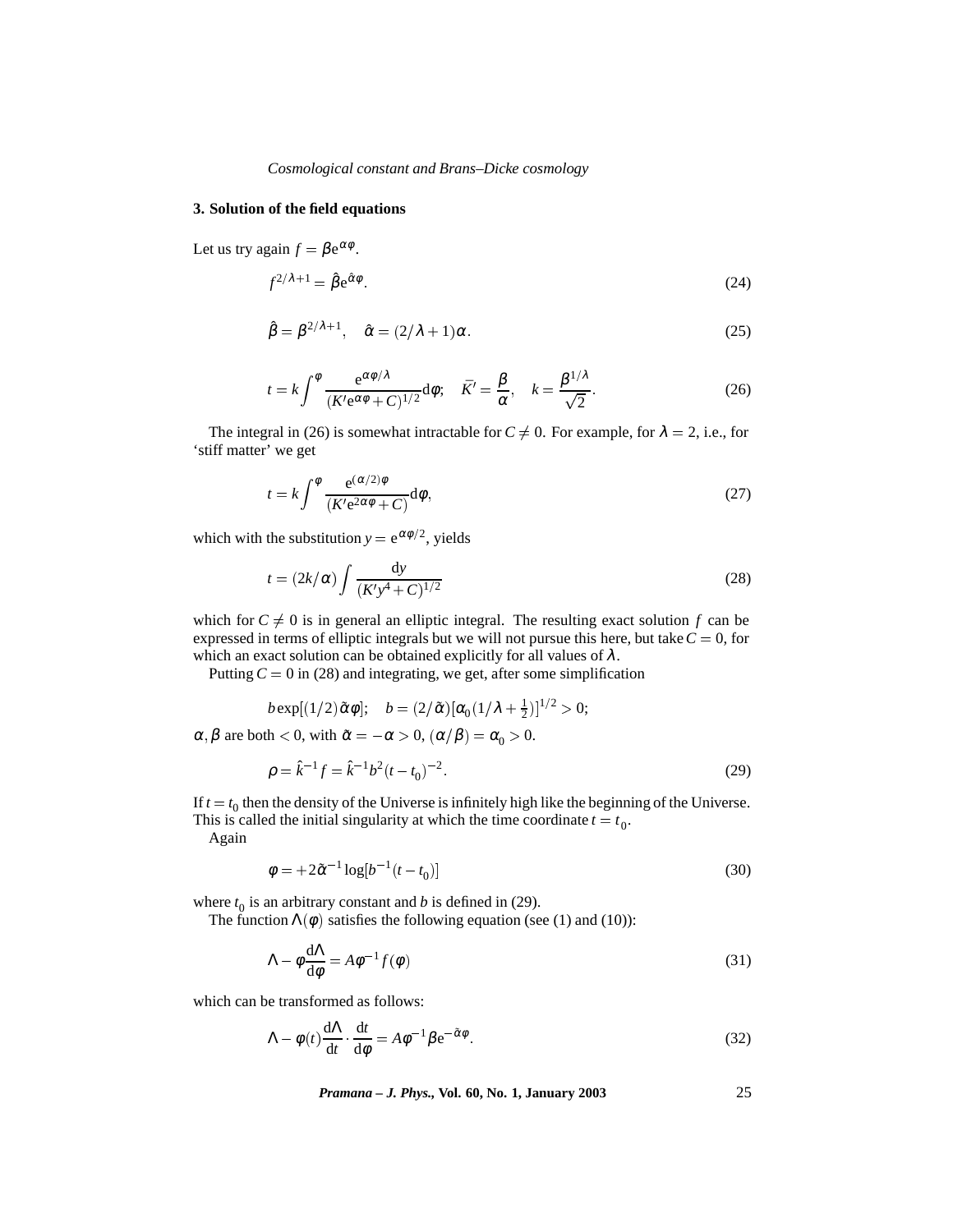# *A K Azad and J N Islam*

From (30) we get

$$
\frac{\mathrm{d}\phi}{\mathrm{d}t} = \frac{2\tilde{\alpha}^{-1}}{(t - t_0)},\tag{32a}
$$

so that eq. (32) becomes

$$
\Lambda + \log[b^{-1}(t - t_0)] \cdot (t - t_0) \Lambda_t = -\frac{A}{2} \beta b^2 \alpha (t - t_0)^{-2} {\log[b^{-1}(t - t_0)]}^{-1}
$$

whence we get

$$
\frac{\Lambda}{(t-t_0)\{\log[b^{-1}(t-t_0)]\}^2} + \frac{\Lambda_t}{\{\log[b^{-1}(t-t_0)]\}}
$$

$$
= \frac{A\beta b^2 \hat{\alpha}}{2(t-t_0)^3 \{\log[b^{-1}(t-t_0)]\}^3}.
$$
(33)

Thus  $\Lambda$  as a function of *t* is given as follows:

$$
\Lambda(t) = {\log[b^{-1}(t - t_0)]} F(t)
$$
\n(34)

where  $F(t)$  is given by quadratures

$$
F(t) = (A/2)(\beta b^2 \hat{\alpha}) \int^t \frac{dt}{(t - t_0)^3 \{ \log[b^{-1}(t - t_0)] \}^3}.
$$
 (35)

By making suitable transformation or interpretation of the coordinate time*t*, the singularity in  $\Lambda(t)$  given by (34) can probably be associated with the initial singularity (see in (29)). The  $\phi$  dependence of  $\Lambda$  can be obtained from (30), (32a), (34) and (35), as follows:

$$
\Lambda(\phi) = \phi G(\phi) \tag{36}
$$

where  $G(\phi)$  is obtained from (32a), (35) as the following integral:

$$
G(\phi) = -B \int^{\phi} e^{-\hat{\alpha}\phi} \phi^{-3} d\phi \tag{37}
$$

with  $B = 1/2A\beta\alpha^{-1}$ .

# **4. Discussion**

Singh and Singh obtained exact explicit solutions for  $p = 0$  and  $p = \rho$ . Here we obtain solutions for all values of  $\lambda$ ,  $p = (\lambda - 1)\rho$ , which can, in principle provide a 'bridge' between the values  $p = 0$  and  $p = \frac{1}{3}\rho$  (for the latter the solution becomes vacuous) and between  $p = \frac{1}{3}\rho$  and  $p = \rho$ . Under their assumptions, the case  $p = \frac{1}{3}\rho$  leads to  $p = \rho = 0$ . It is in this sense that this case is vacuous. In this paper we have been concerned mainly with finding  $\Lambda$  as a function of  $\phi$  and  $\phi$ ,  $\rho$  as function of *t*. The functions  $r, \theta, \psi$  can be worked out in principle, but the field equations are somewhat complicated, and we do not for the present purpose need the explicit values for these functions. Indeed Singh and Singh

26 *Pramana – J. Phys.,* **Vol. 60, No. 1, January 2003**